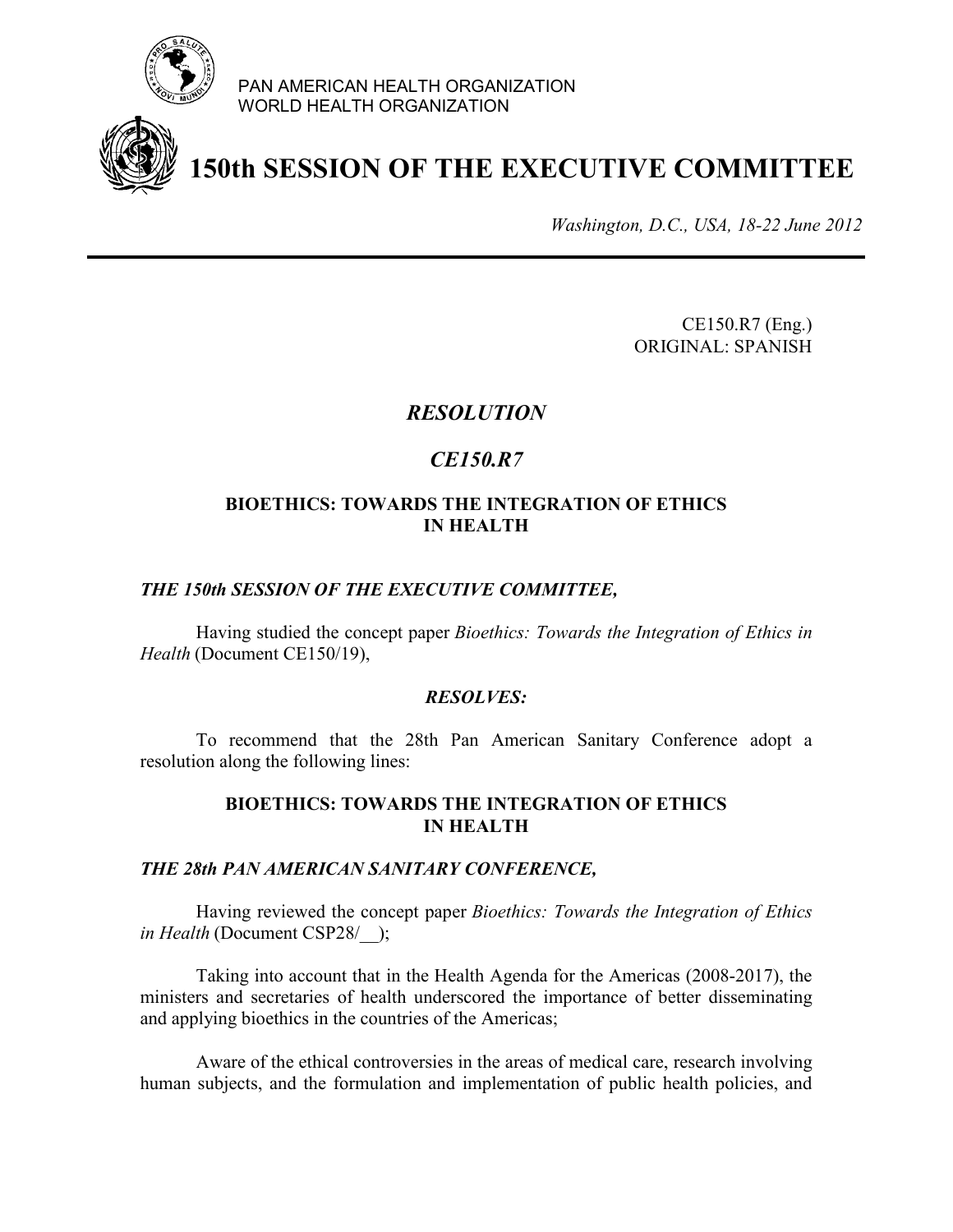CE150.R7 (Eng.) Page 2

that new technologies and the diversity of contemporary societies increase the complexity of these ethical controversies;

Recognizing that bioethics is the discipline that seeks to clarify the ethical problems that arise in relation to health;

Taking into account that since 1994, PAHO's Regional Program on Bioethics has cooperated with the Member States in the conceptual, normative, and applied development of bioethics;

Observing that the Directing Council has encouraged the Member States to boost their capacity for bioethical analysis and to develop health policies based on bioethical principles,

## *RESOLVES:*

1. To endorse the concept paper *Bioethics: Towards the Integration of Ethics in Health.* 

- 2. To urge the Member States to:
- (a) strengthen the technical capacity of the health authorities in the area of bioethical analysis;
- (b) support and promote the incorporation of bioethical analysis into the formulation and implementation of policies and plans, and into decision-making on health;
- (c) support and promote the formulation of national policies and normative and regulatory documents on bioethical issues;
- (d) promote the dissemination of information on bioethics among civil society organizations and other social actors, clarifying the applications of bioethics in different areas of work in the health sphere;
- (e) strengthen communications activities at the national level in order to build support for the incorporation of bioethics into health-related work;
- (f) foster collaboration with academic institutions in order to develop training programs in bioethics, with an emphasis on public health ethics;
- (g) support PAHO's technical cooperation for the integration of bioethics into different areas of health-related work.